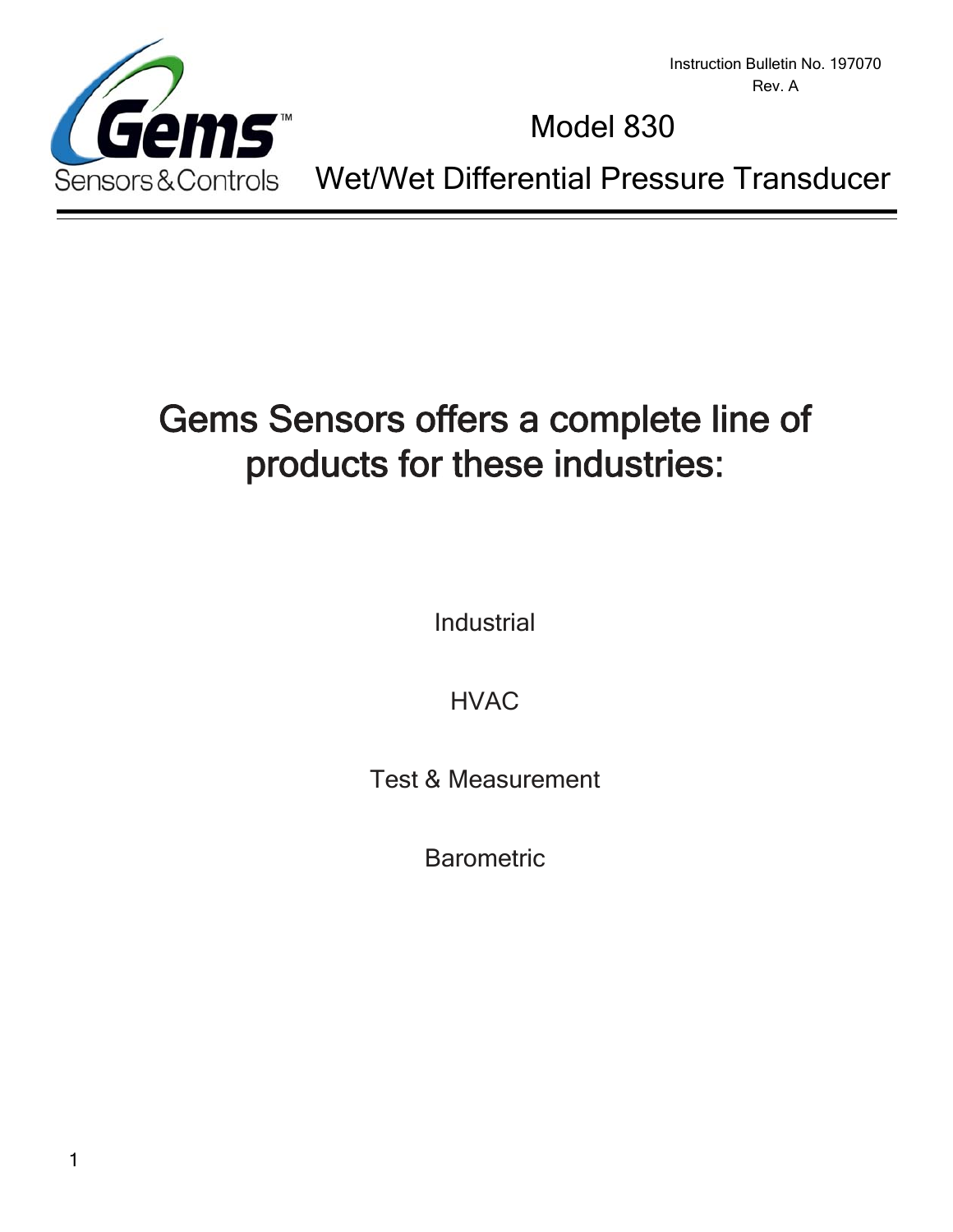# **Table of Contents**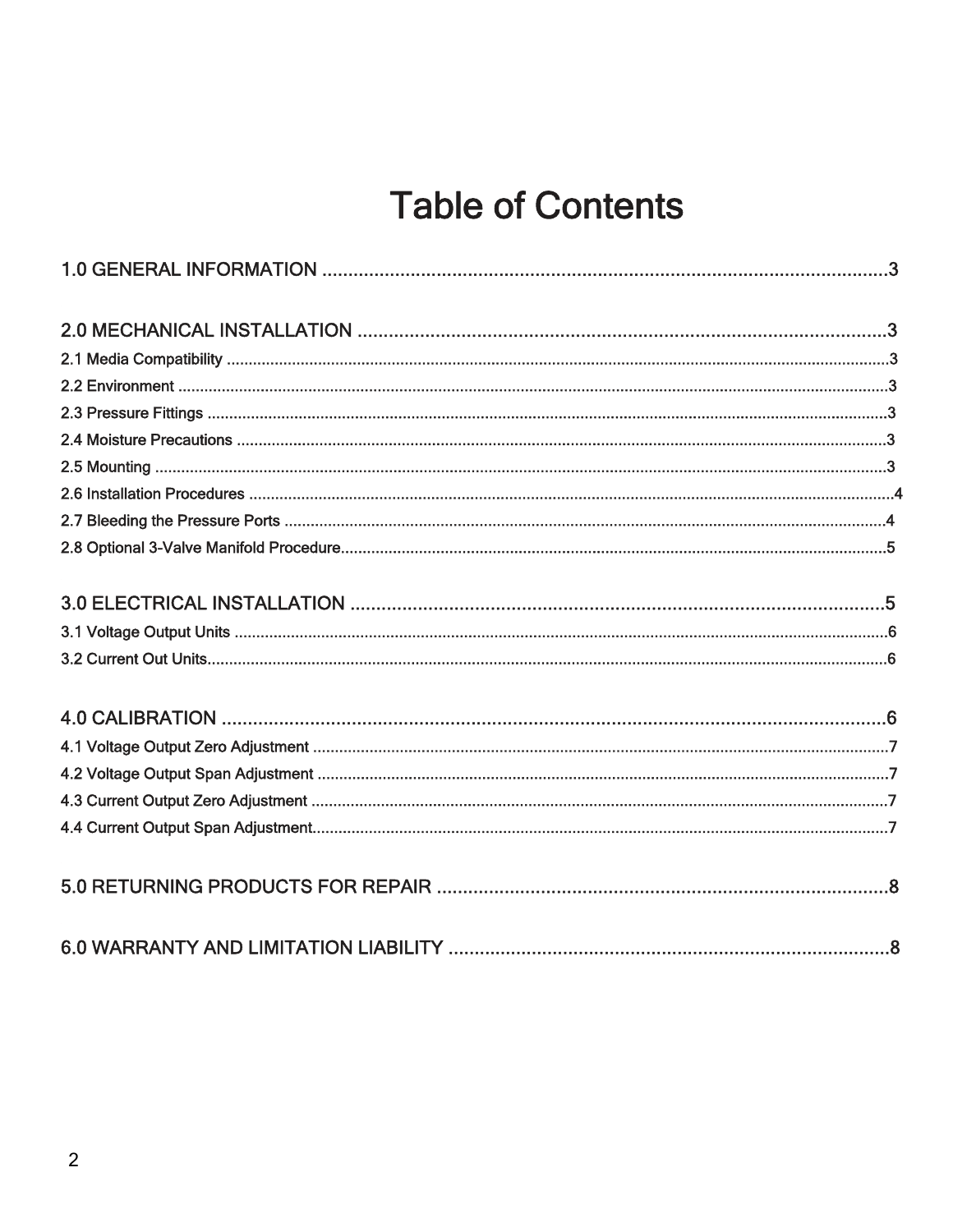# Gems Model 830 Wet/Wet Differential Pressure Transducer

# 1.0 GENERAL INFORMATION

Every Model 830 has been tested and calibrated before shipment. Gems Sensors 830 pressure transducers sense differential pressure and convert this difference in pressure to a proportional high level analog output The 830 is supplied with either a 0 to 5 VDC or 0 to 10 VDC voltage output or a current output of 4 to 20 mA.

#### 2.0 MECHANICAL INSTALLATION

#### 2.1 Media Compatibility

Model 830 transducers are designed to be used with any gas or liquid compatible with 17-4 PH stainless steel, 300 series stainless steel and, Viton /silicone or Buna-N o-rings. The optional 3-valve manifold assembly is designed to be used with gases or liquids compatible with 360 Brass, Acetal plug valves and Nitrile o-rings. Never totally submerge the unit in any liquid.

#### 2.2 Environment

The operating temperature limits of the 830 are as follows: Operating Temperature Range F°(C°) 0 to + 175 (-18 to +80) Compensated Temperature Range  $F^{\circ}(C^{\circ})$  +30 to + 150 (-1 to +65)

# 2.3 Pressure Fittings

Typically, standard pipe fittings and installation procedures should be used, The Model 830 has 1/4"-18 NPT internal fittings. The high pressure port is labeled "HIGH". The optional 3-valve manifold assembly is supplied with 1/4"-18 NPT internal fittings.

#### 2.4 Moisture Precautions

The Model 830 is provided with a 0.875 DIA conduit opening for electrical termination, intended for a 1/2" I.D. conduit connection. This opening must be sealed according to standard industry practice, in order to prevent moisture ingress into the Model 830.

#### 2.5 Mounting

The Model 830 is supplied with a mounting bracket and two 6-32 x 3/8 hex head screws. Attach bracket to mounting location first, using holes or band clamp notches available on large section of the bracket. Attach transducer to bracket by using the two 6-32 x 3/8 hex head screws and the two tapped holes located on the underside of the transducer.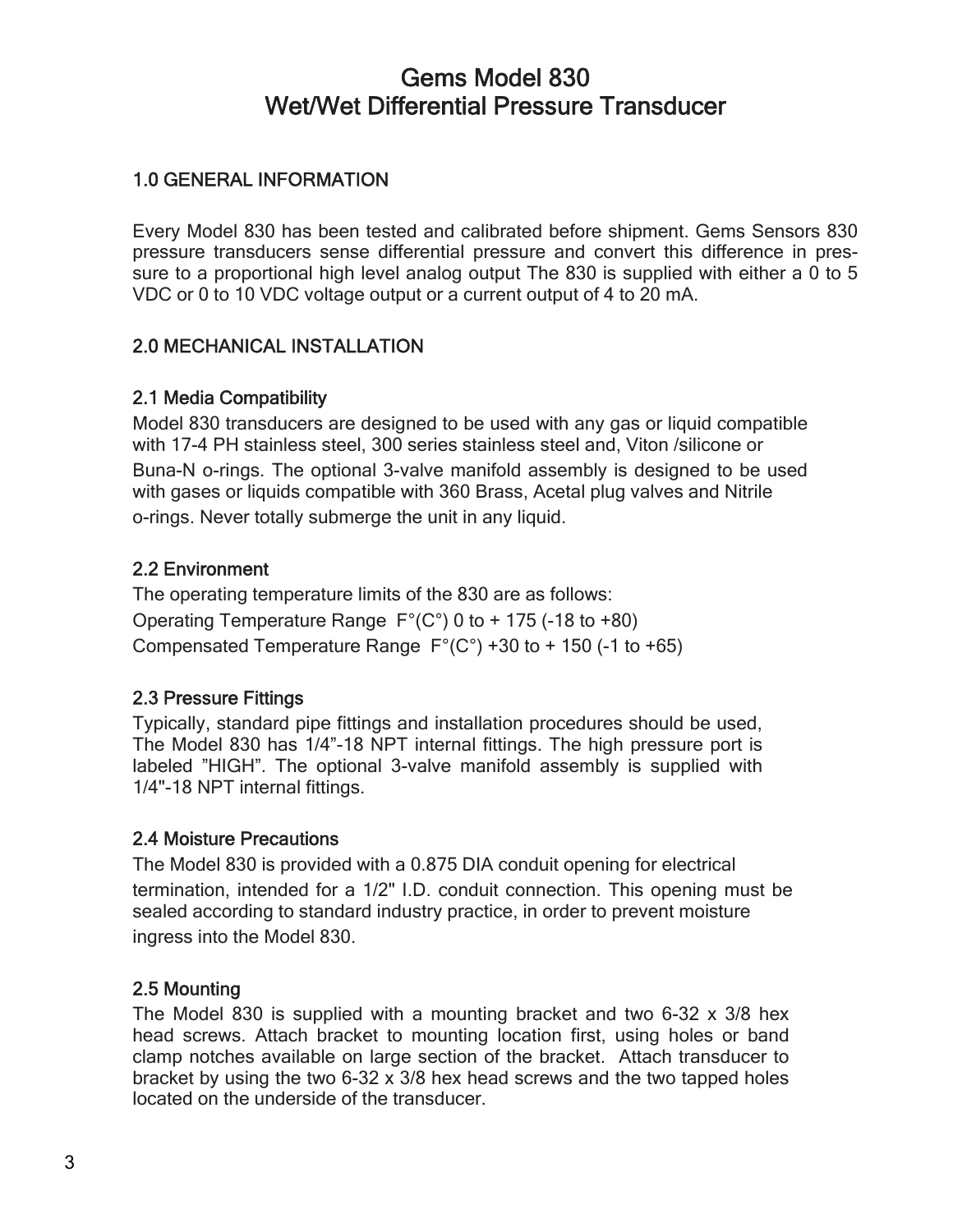

#### 2.6 Installation Procedures

If the Model 830 is supplied with an optional 3-Valve Manifold assembly, refer to section 2.8, optional 3-Valve Manifold Assembly Procedure, for further installation procedures. If the Model 830 is not supplied with a 3-Valve manifold, the following installation procedure is recommended.

For differential pressure measurements at high line pressure (350 psig max.), it is recommended that the pressure sensor be installed with a valve in each line, plus a shunt valve across the high and low (reference) pressure ports, as shown.



#### 2.7 Bleeding the Pressure Ports

3 bleed screws are on the side of the unit (2 for low pressure port, 1 for high pressure port). Install the transducer in its intended location and pressurize the ports. Back off the first bleed screw mounted on the flat side of the sensor body (2 turns max.) until liquid begins to flow out. After only bubble-free liquid flows out, retighten the bleed screw. Repeat same procedure for the second set of bleed screws located on the round section of the low pressure fitting. Valve C should be open and Valves A and B closed whenever the system is first being wetted or pressurized. Valves A and B should then be opened slowly to avoid hammering. Valve C can then be closed and the system is operating. When the differential pressure sensor is to be removed, Valve C must be opened first, then Valves A and B can be closed.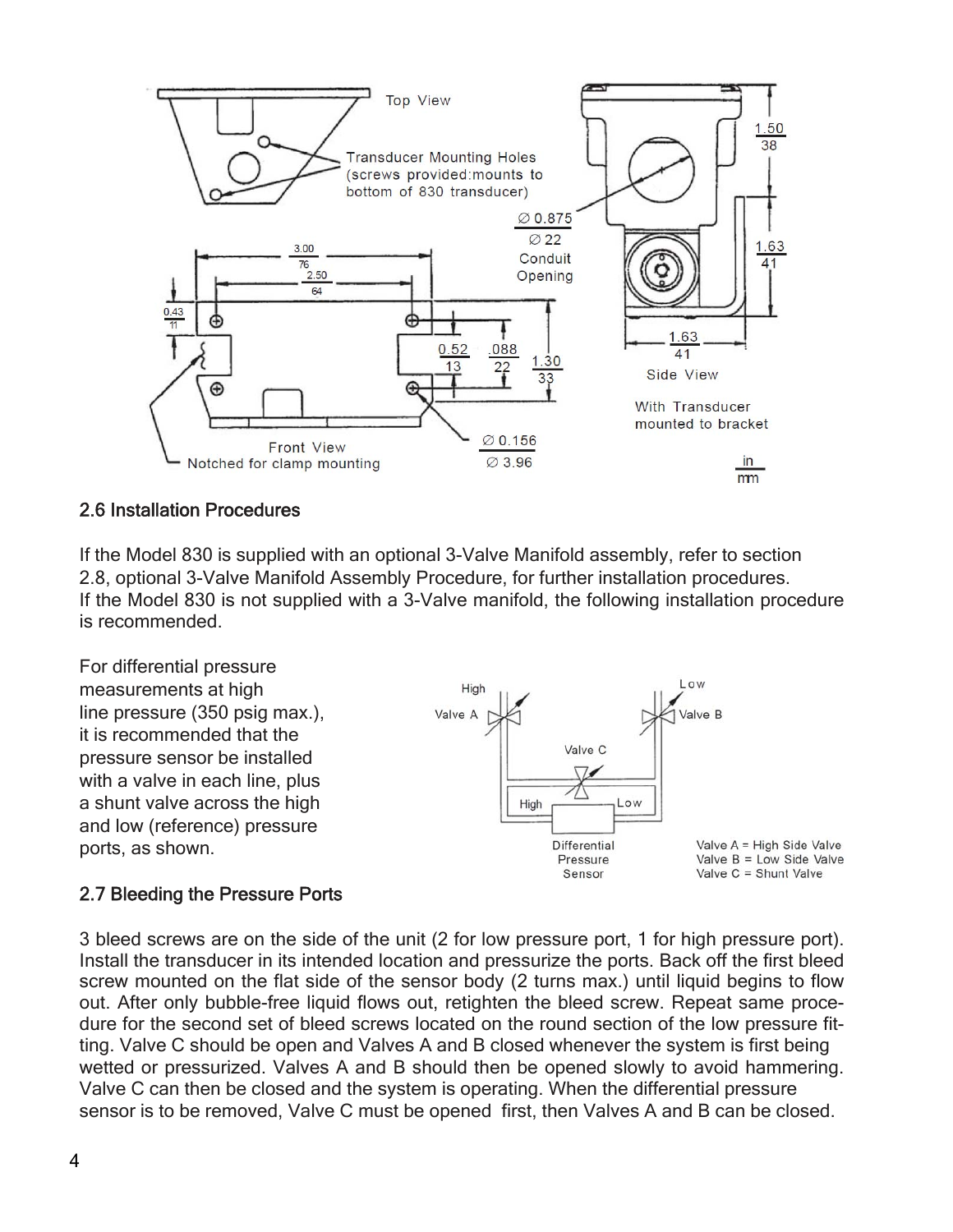# 2.8 Optional 3-Valve Manifold Procedure



The 3-Valve Manifold Assembly is normally shipped with valves V1 and V2 closed and V3 open.

# To place the DPT230 into service:

- 1. Confirm valves V1 and V2 are closed and valve V3 is open.
- 2. Mount the manifold and install process connections.
- 3. Slowly open V2, then V1.
- 4. Slowly open bleed screws on the Model DPT230 (see' Bleeding the Pressure Ports' section above) to bleed the lines of air.
- 5. Close the bleed screws on the Model DPT230.
- 6. Close V3.

# To take the DPT230 out of service:

- 1. Open V3 to equalize the pressure at the Model DPT230.
- 2. Close the V1 and V2.
- 3. Open the bleed screws on the Model DPT230.

# 3.0 ELECTRICAL INSTALLATION

To access electrical connections remove cover on top of Model 830.



For voltage output, use COM, OUT and EXC terminals.

For current (4-20 mA) output, use + and - terminals.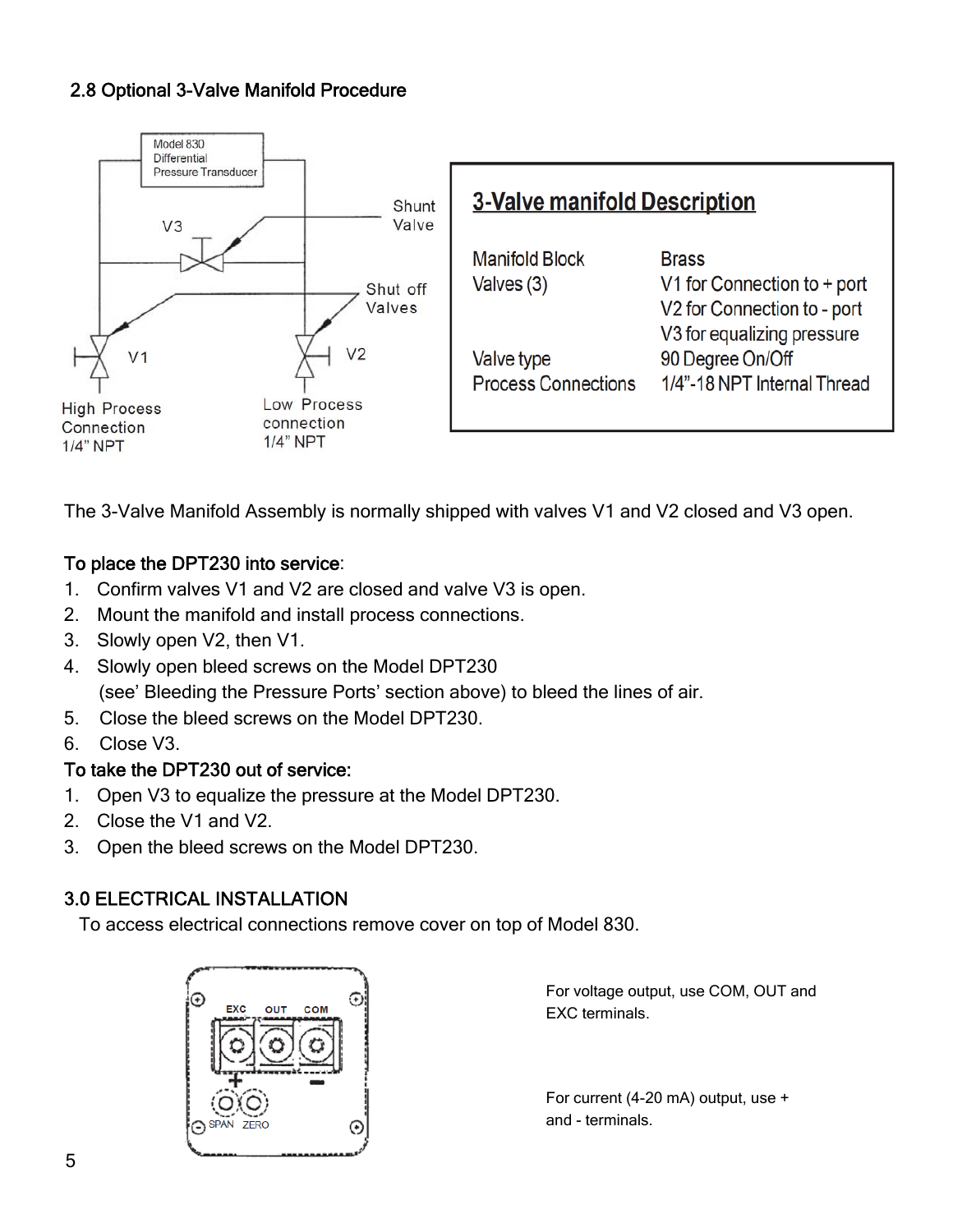# 3.1 Voltage Output Units

The Model 830 is a 3-wire circuit with three terminals available for wiring. The -Excitation and -Output are commoned on the circuit.

#### Input Power

The 830 can operate from either 9-30 VDC for 0-5 VDC output version or 13-30 VDC for 0-10 VDC output version. Excitation Connected to positive terminal of DC Power Supply

COM Connect as the reference for power supply and output signal

OUT Connect to positive terminal of Control or Pressure Monitor

#### 3.2 Current Output Units

Model 830 (current output) transducers are true 2-wire, 4-20 mA current output devices and deliver rated current into any external load of 0-1000 ohms. The 4-20 mA current output units are designed to have current flow in one direction only. PLEASE OBSERVE POLARITY.

We suggest that an electrical cable shield be connected to the system's

loop circuit ground to improve electrical noise rejection.

MIN Supply Voltage: 9 + .02 x (Resistance of receiver plus line)





#### 4.0 CALIBRATION

The 830 transducer is factory calibrated and should require no field adjustment. Whenever possible, any zero and/or span offsets should be corrected by software adjustment in the user's control system. However, zero and span adjustments are made by removing the cover on the top of the 830 and the 6-32 seal screws in the plastic terminal block. Be sure to reinstall seal screws after zero and/or span adjustments. Current output transducers (4-20 mA) are factory calibrated using a 250 ohm load at 24 VDC. Zero and span adjustments are approximately + 300 mV (for voltage units) and + 1.0 mA (for current units), individually.

The 830 Series is calibrated with the diaphragm in the vertical position (pressure ports horizontal). For use in other orientations, position the unit and adjust the zero by following the calibration procedure in the previous section.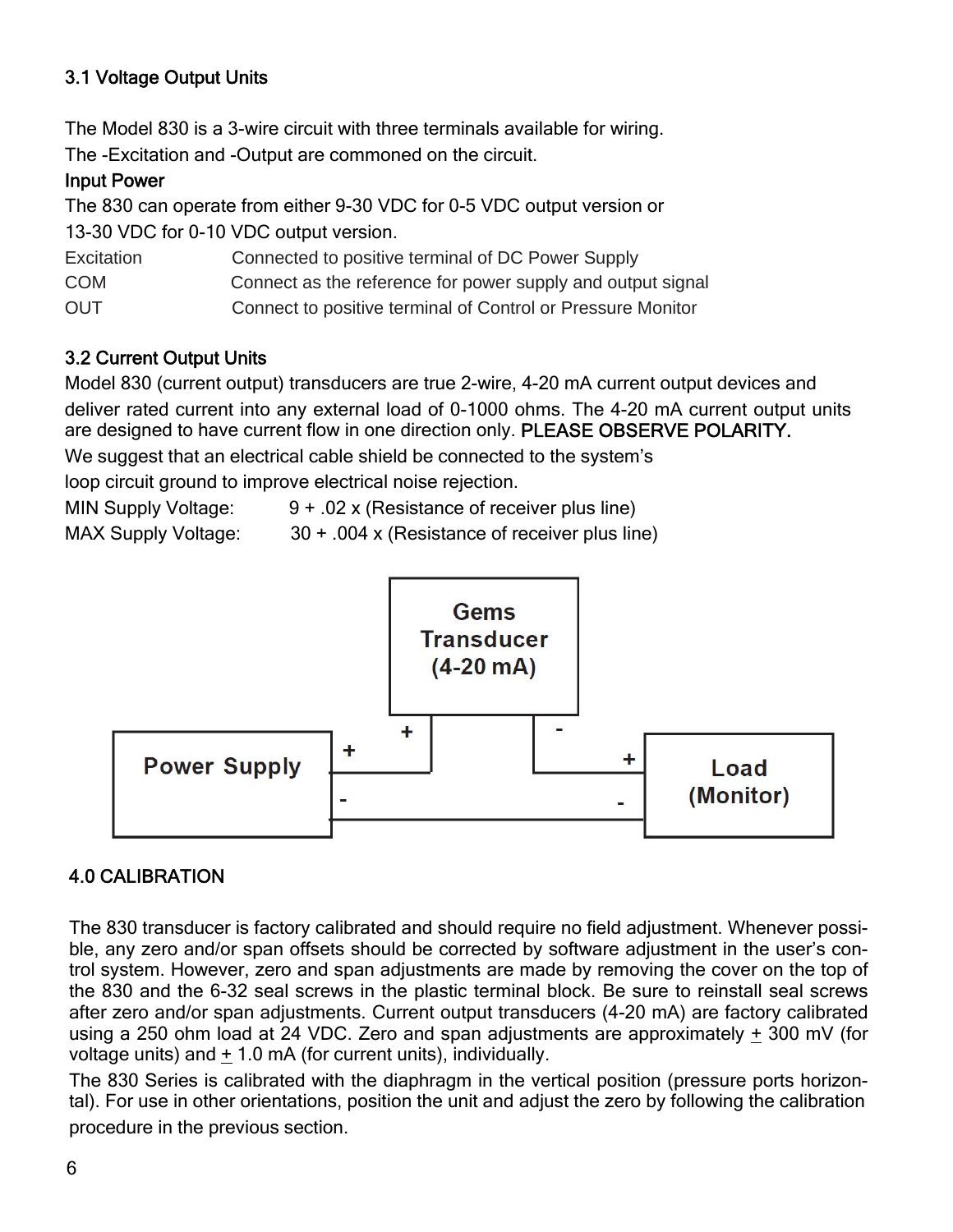Optimal results will be achieved by using the factory calibrated position. The 830 position effect is as follows (pressure ports in vertical plane): +2% per g for +5D,+1D, 1D,2D ranges. +1 % per g for all other standard ranges. There is a negative output shift with the high pressure port facing up and a positive shift in the output with the high pressure port facing down.

### 4.1 Voltage Output Zero Adjustment

While monitoring the voltage between the positive output (OUT) and common, and with both pressure ports open to atmosphere, the zero may be adjusted. For unidirectional pressure ranges, turn the zero adjustment screw until a reading of 0.05 VDC  $(+25 \text{ mV}$  for 0-5 VDC output or  $+50 \text{ mV}$  for 0-10 VDC output) is achieved. For bidirectional pressure ranges, set zero to 2.550 VDC  $(+25 \text{ mV})$ for 0-5 VDC output or 5.050 VDC (+50 mV) for 0-10 VDC output.

#### 4.2 Voltage Output Span Adjustment

(Complete the zero adjustment before setting span.)

Span or full scale output adjustments should only be performed by using an accurate pressure standard (electronic manometer, digital pressure gage, etc.), with at least comparable accuracy to the 830 series (+0.25% full scale). With full range pressure applied to the high pressure port (reference port open to atmosphere), adjust output to  $5.050$  VDC  $(+25$  mV) or 10.050 VDC (+50mV).

| Example 1: | Unidirectional pressure range of 0 to 1 PSI             |
|------------|---------------------------------------------------------|
|            | Apply 1 PSI, adjust output to 5.050 VDC (or 10.050 VDC) |
| Example 2: | Bidirectional pressure range of +.5 PSI                 |
|            | Apply.5 PSI, adjust output to 5.050 VDC (or 10.050 VDC) |
|            |                                                         |

#### 4.3 Current Output Zero Adjustment

While monitoring the current output, and with both pressure ports open to atmosphere, the zero may be adjusted. For unidirectional pressure ranges, turn the zero adjustment screw until a reading of 4 mA (+.08 mA) is achieved. For bidirectional ranges, set zero to 12 mA (+.08 mA).

#### 4.4 Current Output Span Adjustment

Span or full scale output adjustments should only be performed by using an accurate pressure standard (electronic manometer, digital pressure gage, etc.), with at least comparable accuracy to the 830 series (+.25% full scale). With full range pressure applied to the high pressure port (reference port open to atmosphere), adjust span to achieve 20 mA (+0.08 mA) output.

| Example $1$ : | Unidirectional pressure range of 0 to 1 PSI |
|---------------|---------------------------------------------|
|               | Apply 1 PSI, adjust output to 20 mA         |
| Example 2:    | Bidirectional pressure range of +.5 PSI     |
|               | Apply .5 PSI, adjust output to 20 mA        |